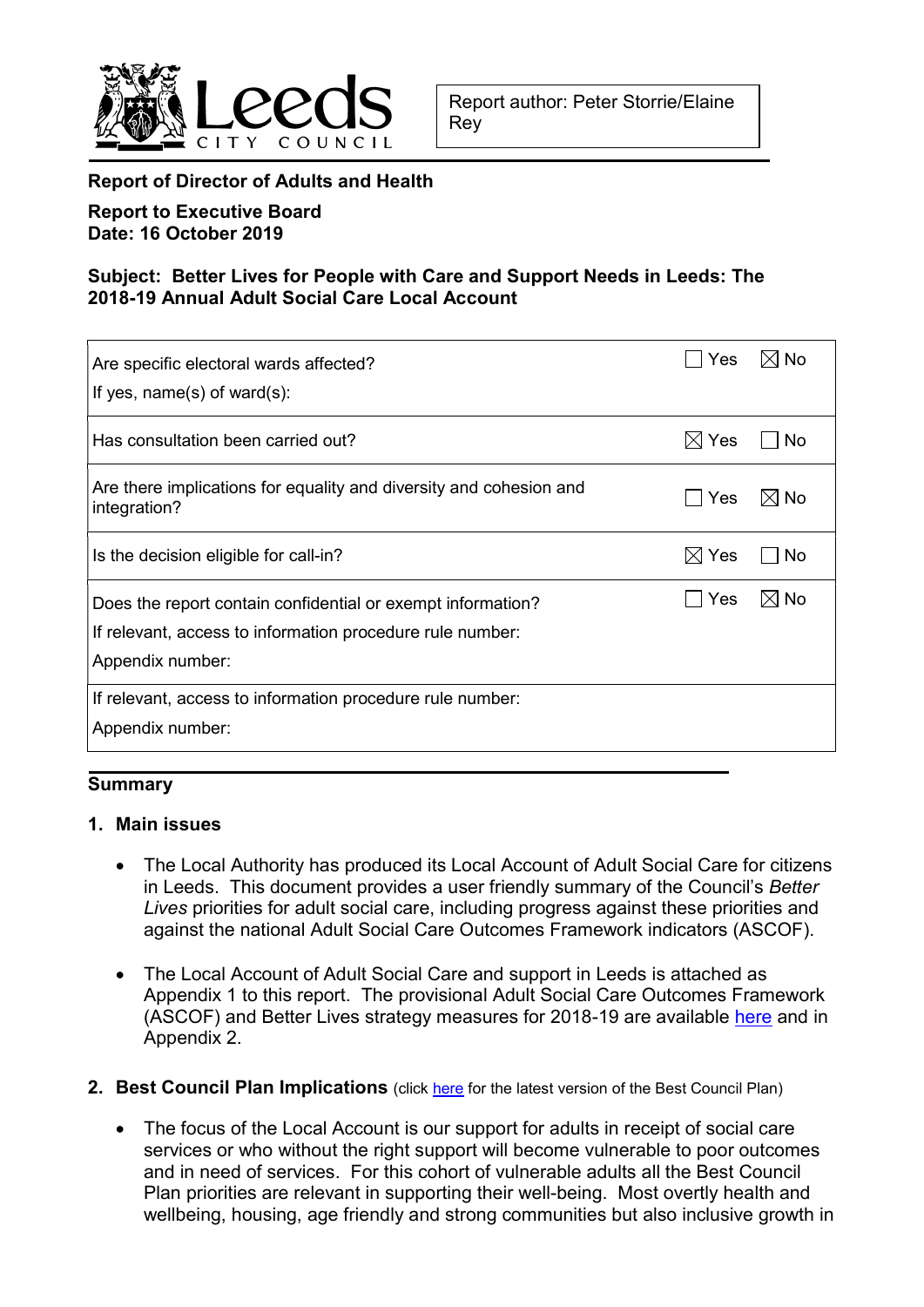terms of access to employment and as people live in families that often include children, a child friendly city is one where adults are best placed to support children.

### 3. Resource Implications

 The Local Account outlines the budget and activities taken in the previous year (2018/19) and identifies the priorities for the coming year. There are no direct resource implications for this report.

#### Recommendations

- The Executive Board is asked to note the contents of this report, the attached Local Account, 'Creating Better Lives for People with Care and Support Needs' in Leeds and the supporting Adult Social Care Outcomes Framework (ASCOF) and Better Lives measures.
- To agree that a published version of the Local Account is produced and made available to public and partners. This includes being placed on the Leeds City Council Website following consideration by the Executive Board.

#### 1.0 Purpose of this report

- 1.1 This report introduces the 2018/19 Local Account of Adult Social Care Services for Leeds citizens.
- 1.2 The expectation is for Local Authorities to produce a Local Account. This was established as central government policy earlier in the decade. This report provides members of the Executive Board with an explanation of the responsibilities placed upon Councils and the Local Account's contribution towards enhancing local accountability to the public and as a tool to support improvement.

## 2.0 Background information

- 2.1. The first Local Account for Leeds was presented to Executive Board in February 2012. The intent was that Local Accounts would evolve with each version and this has been the Leeds experience. This version follows the summary 'plan on a page' style of the previous two iterations. The Local Account reflects the last financial year, as with last year the timing is balancing availability of information with timeliness. The majority of performance information at this point is provisional and lacks comparator information with the official national release of local authority measures happening in coming weeks. The Local Account contains links to local provisional data and to national websites for confirmed data, when available.
- 2.2. The Leeds Local Account is closely aligned with the council's Better Lives strategy, reflecting our progress with the implementation of the strategy and the difference being made. This is the Council's strategy for people with care and support needs and reflects the collective endeavour of all the council's functions to this strategic aim. An update of the Better Lives Strategy was last presented to Executive Board in November 2017 with the ambition "To ensure that people with care and support needs are able to have a fulfilling life".
- 2.3 Local Accounts form part of the national approach to adult social care sector-led improvement. Providing a key mechanism for demonstrating accountability for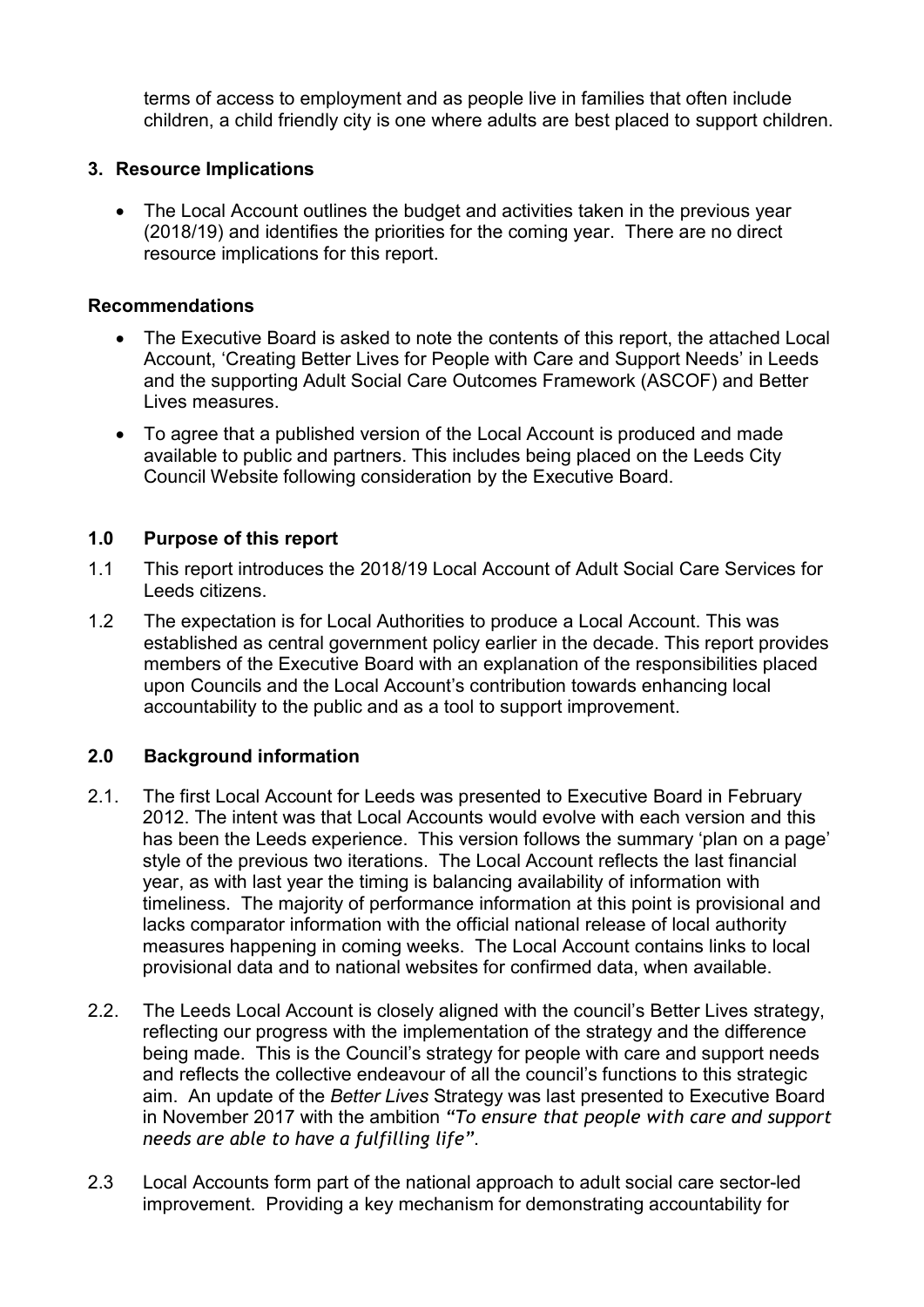performance and outcomes. It is also a tool for sharing information on performance with people who use services and engaging with them to get feedback on their experience. From the outset the production of Local Accounts has been seen as an evolving process to best fit with local approaches and needs.

- 2.4 Social Care in Leeds provides a range of care and support services to help meet the needs of older people and people with a learning disability, with mental health issues and with physical impairment. These services range from those available on a direct access basis for preventative support through to residential and nursing care, when this is the right option. Service users can be provided with:
	- A period of time limited support with the aim of ensuring they become or stay as independent as possible e.g. reablement.
	- Ongoing low level support e.g. an item of assistive equipment.
	- Support through funding contributions to third parties such as neighbourhood networks, Carers Leeds and others.
	- Long term support intended to maintain their quality of life, this will be allocated on the basis of eligibility criteria/policies and subject to regular review e.g. homecare package.

The intention is to offer people the right support for them that helps them to make the most of their lives and to best utilise the strengths and assets they have in their lives. Leeds has a strong record of involving people in the transformation of care and support services and in supporting and involving those organisations who represent and advocate in their collective and individual interests.

- 2.5 In 2018/19, Adult Social Care in Leeds provided long term support to over 11,000 people, nearly 7,000 of whom were aged 65 and over. At the end of March 2019 7,000 people had been in receipt of long term support for over 12 months, 3,700 of whom were aged 65 or over.
- 2.6 Despite the financial challenges faced, including the reductions in government funding to local authorities, the budget available for Adult Social Care services has been maintained or increased to meet ongoing demand pressures including demographic growth. For 2018/19 the expected outturn is £187.1m with a budget set for 2019/20 of £199.4m, this budget incorporates demographic, fees and inflation pressures.

#### 3.0 Main issues

- 3.1. The 2018/19 Local Account for Leeds, similar to the previous versions, is published under the title Better Lives Strategy ambition of Creating Better Lives for People with Care and Support Needs. The document restates the Council's Better Lives priorities alongside a summary of our progress over the past year. This connects to the Best Council Plan and in particular the Health and Well-being priority and its aim of enabling people with care and support needs to have choice and control; recognising that all priorities are relevant to adults in receipt of social care services.
- 3.2. Our Better Lives Strategy is delivered through three themed work-streams:
	- Better Lives through better conversations: working with people, their families and their communities to find the best way they can have their needs addressed on their terms and in the context of their lives.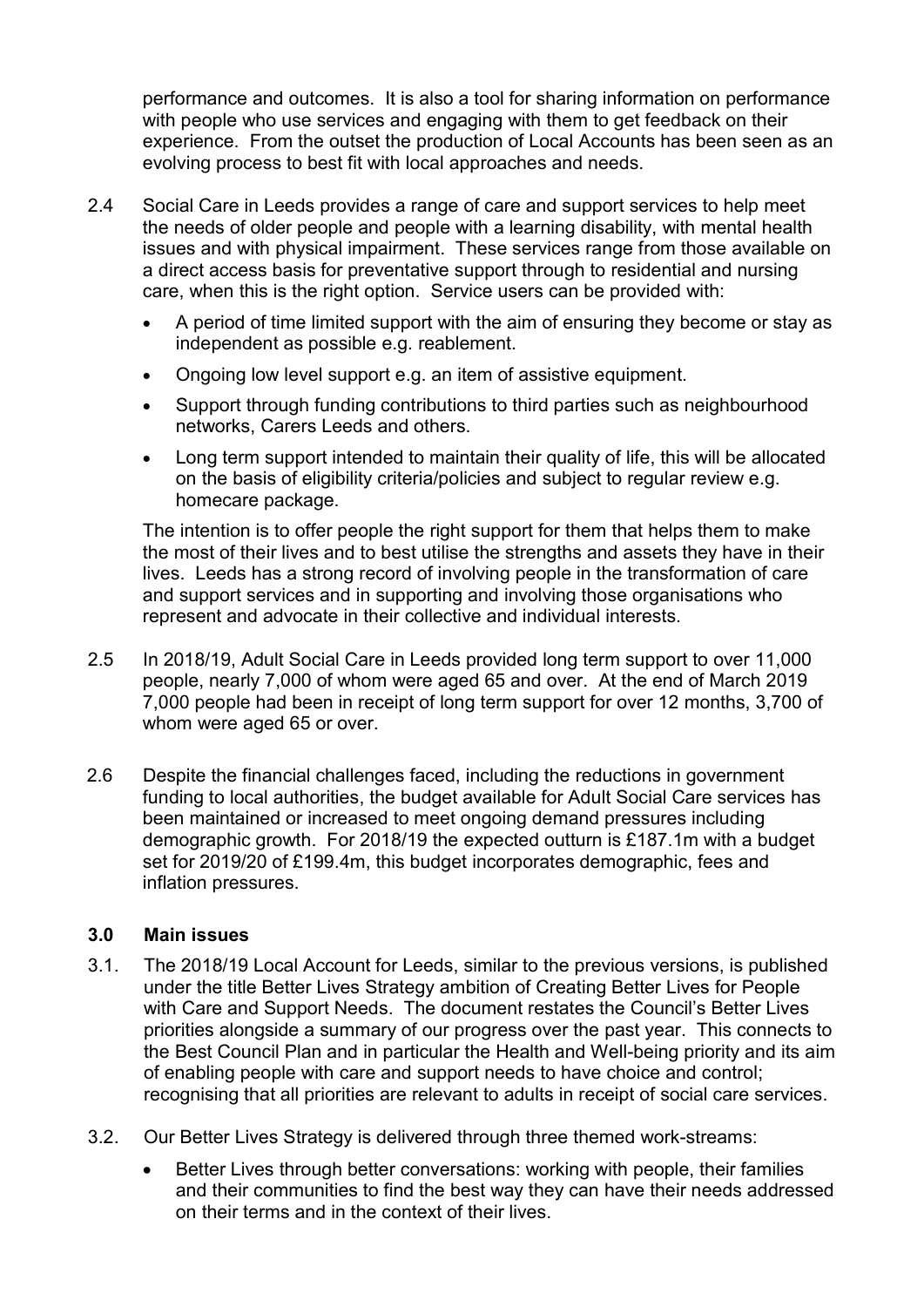- Better Lives through better living: developing the options of accommodation, services or support that can best support people's needs.
- Better Lives through better connections: working together at community and city levels to make the best of the resources we have, including new technologies.
- 3.3. The Local Account forms part of a wider Better Lives approach to transparency and accountability, offering a high level summary of progress against the strategy. This approach includes:
	- Oversight of the strategy's implementation is part of the core business of the Better Lives Board. The Board includes cross party membership as well as representation from our partner organisations and people with direct experience of care and support services. The Board is in part an assurance board that receives a rolling programme of updates against each of the Better Lives Strategy key themes. The Board helps communicate progress and feedback on the Better Lives Strategy through community networks.
	- The Better Lives Leeds website (https://betterlivesleeds.wordpress.com/). This places the Local Account in a broader context of ongoing work and in terms of the experiences of people with care and support needs. As a website it is live and evolving. Pre 2016, elements of the blog content of this site would have been included in a Local Account; offering examples of Leeds residents whose lives have been touched by Adult Social Care and who, as a result, have been helped to stay independent, have been protected from harm, or have taken control over their care and support services. The website helps keep it live and relevant to ongoing work.
	- The performance measures relevant to Better Lives are the national Adult Social Care Outcomes Framework and the Better Lives Strategy indicators. These measures help us judge if we making a difference. Highlights are referenced below. The Local Account contains a link to the national ASCOF measures. These will be updated nationally in mid to late autumn. Provisional data and local indicators are available online. A number of measures are based on the Adult Social Care Survey and the Survey of Adult Carers in England.

The Adult Social Care Survey is a national survey of care users that asks people over 18 with an open social work case and who use adult social care about their experiences. This questionnaire is run every year, the carers survey runs every 2 years, 2018/19 was a survey year. The carers survey is based on carers identified in open social work cases, work is ongoing with Carers Leeds around appropriate data sharing that would enable reaching a broader cohort of carers who are supported by Leeds City Council.

- 3.4. The Leeds Local Account and supporting measure highlight the following areas where improvements have been made in the support available to Leeds citizens:
	- High quality of life Against the headline ASCOF quality of life measure for people receiving social care services Leeds continues to perform well. Leeds is expected to be in the top tier of local authority performance, in 2017/18 Leeds was ranked equal first in the region and in the top 10 nationally. This measure considers people's views on: how much control they have; their personal care; food and nutrition; how clean and comfortable their accommodation is; how safe they feel; social contact; how they spend their time; and their sense of dignity.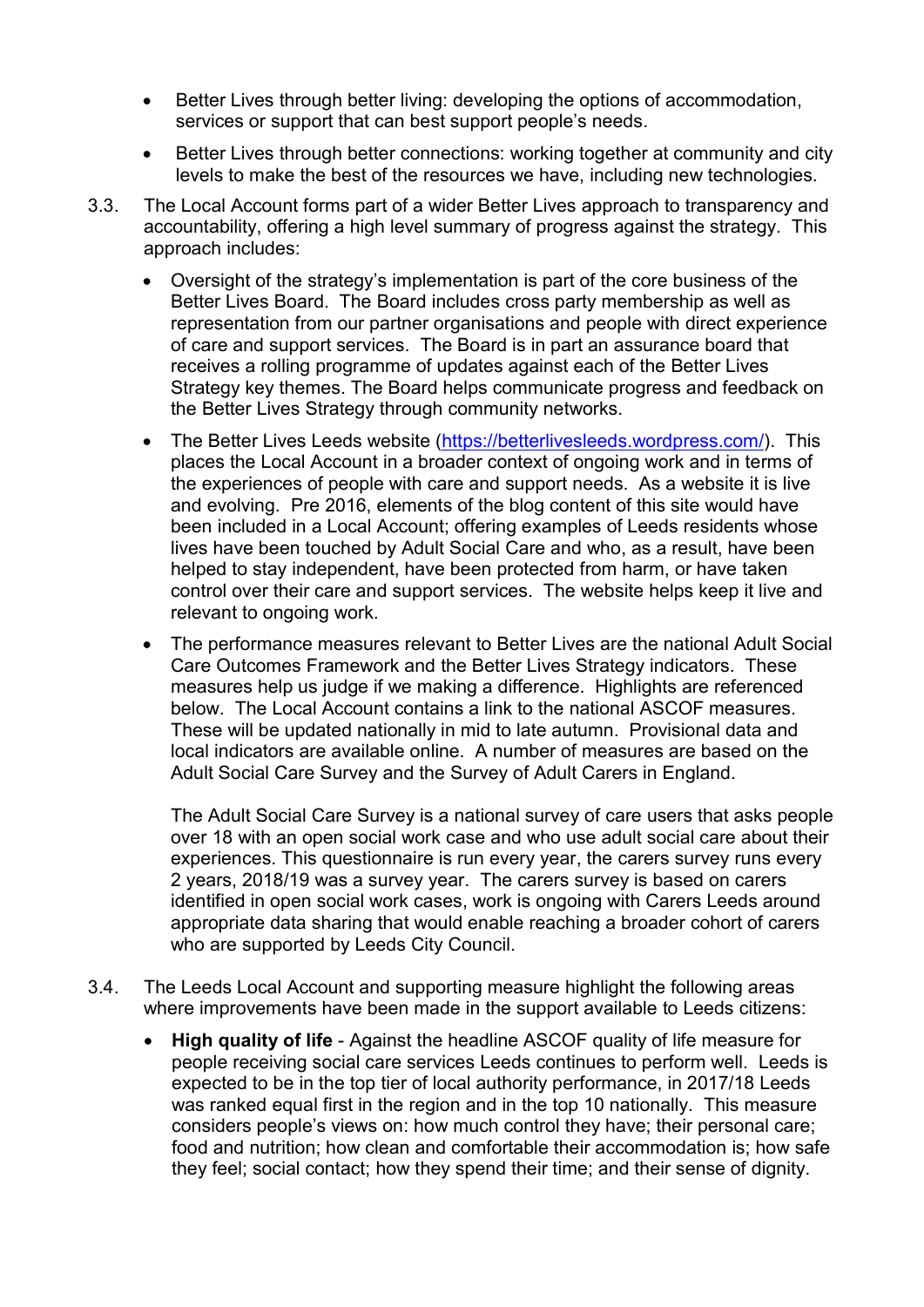- Improved sense of safety Over 91% of service users say their services have helped them to feel safe and secure with 73% of respondents saying overall they feel safe. It is anticipated that Leeds will compare well on these results which are at their highest levels for the last 5 years.
- Improved quality of provision An increasing percentage of Leeds social care providers, home care and residential providers, are rated as good or outstanding by the Care Quality Commission. This was 82% at the end of 2018/19, up from 76% and 65% for the previous 2 years. Supporting the sector and the quality of provision is a council focus with a Care Quality Team established to support this work and to drive improvement.
- Reduction in the need for residential care Council admission rates to residential and nursing care homes for older adults continue to reduce year on year and are now likely to be close to if not below England rates for 2018/19. This is a 31% reduction since 2014/15. That the reduction is greater for existing social care service users than new users reflects our strategy of supporting people to be in a home that is appropriate for them and our overall strengths based approach. This reduction has helped mitigate cost pressures to maintain a viable provider sector and workforce.
- More responsive More issues are being resolved for the public at the first point of contact through better direction to information, includes ongoing development of community based Talking Points.
- Involvement of carers An increasing proportion of carers, 73.1% said they were included or consulted in discussions on the person they care for.
- Avoiding unnecessary time in hospital This has been a challenge for Leeds, 2018/19 saw a reduction in overall delayed transfers of care of Leeds citizens, with low levels attributable solely to social care. Pleasingly there has been a reduction in the rate of delayed transfers of care from acute hospital provision, this reduction has increased in recent months. For July Leeds ranked 117<sup>th</sup> out of 151 local authorities for delayed transfers overall,  $68<sup>th</sup>$  for delays attributable to either social care or to both the NHS and social care and 41st for delays solely attributable to social care. The needs of people with specialised mental health needs, including dementia, remains a focus for both social care and the NHS; in July 34% of delayed transfers nationally were classed as non-acute in Leeds it was 52%.
- 3.5. The Local Account highlights areas of focus for ongoing improvement.
	- Social Contact While Leeds compares well in terms of survey results these results also highlight that social contact for people in receipt of social care services should be a continuing focus with low proportions, just over half, saying they have as much social contact as they would like. For carers this is only a third.
	- Support for carers Continue to support carers in their caring role and to support their quality of life, especially for the third who don't find it easy to find information about support.

Adult Social Care is working with partners to ensure Leeds as a city supports carers, this includes ensuring information and advice is easily available, helping better balance care and work and helping carers find time for themselves. Information, advice and support services for carers have been re-procured on behalf of Leeds City Council and NHS Leeds Clinical Commissioning Group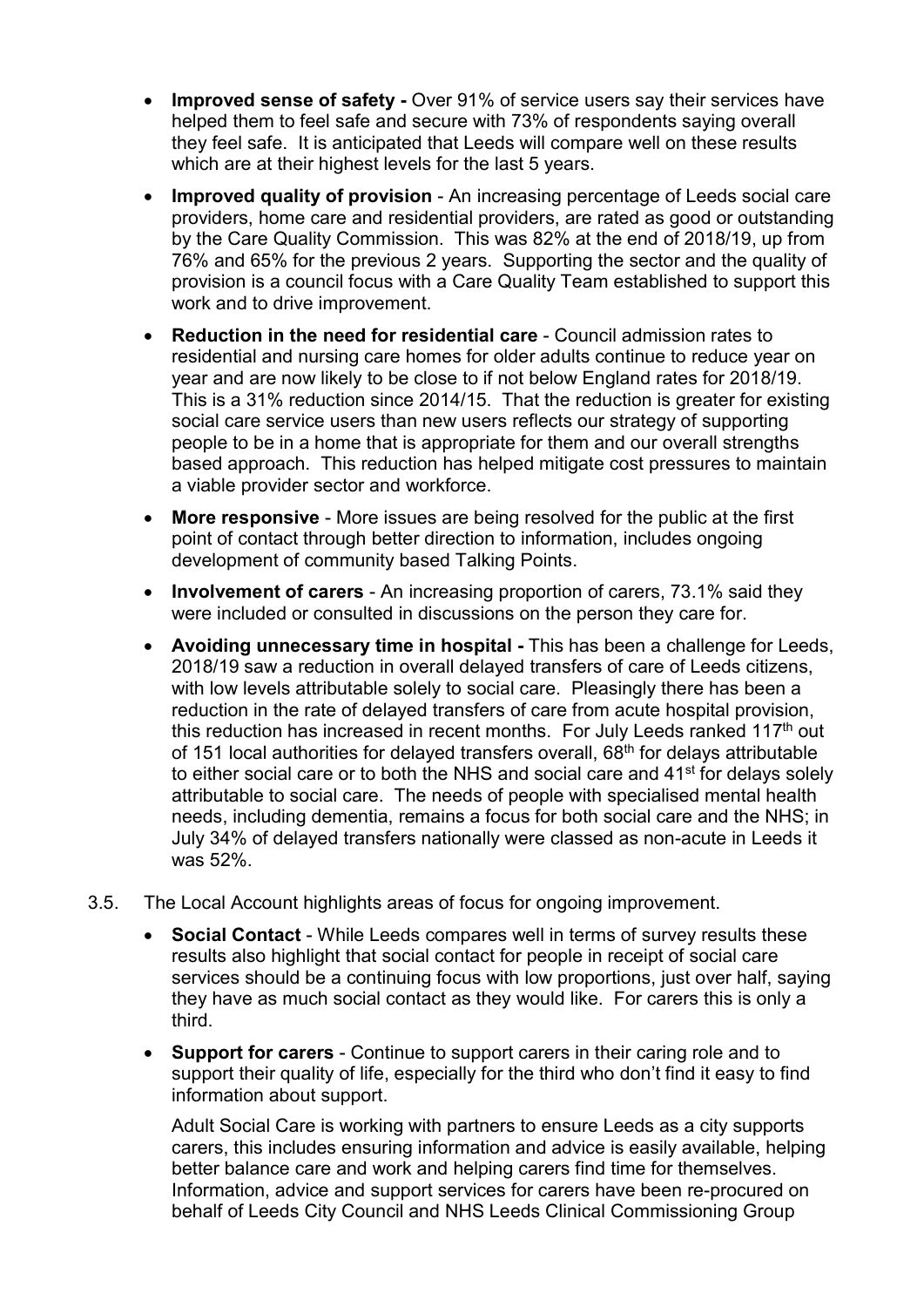(CCG). Better Care Funding has enabled Carers Leeds to work with more employers, through the 'Leeds Working Carers Employers Network' to improve support for staff balancing work with caring. Support for breaks has been remodelled with additional funding to support community based short breaks. Also through the Better Care Fund the council and the CCG have provided additional funding to increase the number of carers who receive a Time for Carers grant. The Leeds Commitment to Carers has resulted in a range of teams and organisations undertaking activities to support carers. New recurrent funding was distributed by Carers Leeds to support carers with the increased costs of caring in winter months

- Integrated support Through supporting the delivery of the Leeds Health and Care plan Adult Social Care will continue closer working with partners at all levels; city, community and with the individual and family. Joined up support that helps people and families to help themselves being central. The continuing development of Local Care Partnerships and Integrated Teams will support this as does ongoing funding of Neighbourhood Networks.
- Maintaining independence Continue to develop and extend the usage of short term services that support people in maximising their independence, especially in terms of recovery after hospital visits and in terms of prevention by reducing the need for admissions.
- Direct Payments Promote people's independence, choice and control through enabling and promoting greater use of direct payments. This will be supported through new processes designed to make it easier to use payment cards and to employ personal assistants.

## 4.0 Corporate considerations

#### Consultation and engagement

4.1. National surveys of carers and of people in receipt of a service or support from Adult Social Care underpin the conclusions of the Local Account. The work of the Better Lives Board informs the Local Account and members support the development of the document. This is an advisory body of key social care stakeholders in Leeds comprising service user and carer representatives; representatives of local service providers; local council members and senior health and social care managers. The work to date has been shared with representatives of Leeds Involving People and Healthwatch Leeds. Healthwatch endorses the Local Account as an effective way of describing the strategic work of Leeds Adult Social Care and how progress is monitored.

## Equality and diversity / cohesion and integration

4.2.1. The Adults and Health Directorate seeks to ensure that services are provided solely on the basis of identified need. Routes to access these services are expected to be fair and equitable and that social care support meets those needs in a manner that is appropriate to individual needs, culture and ethnic requirements. Analysis of service involvement is undertaken and where there are variations by equalities characteristics these are recognised and considered. Assurance is provided through the Equality Impact process, ensuring that all changes and developments within the Directorate's remit are appropriately and proportionately assessed. Such assessment seeks to identify whether barriers to the service for any specific equality group exist or may be created by changes to policy or services and where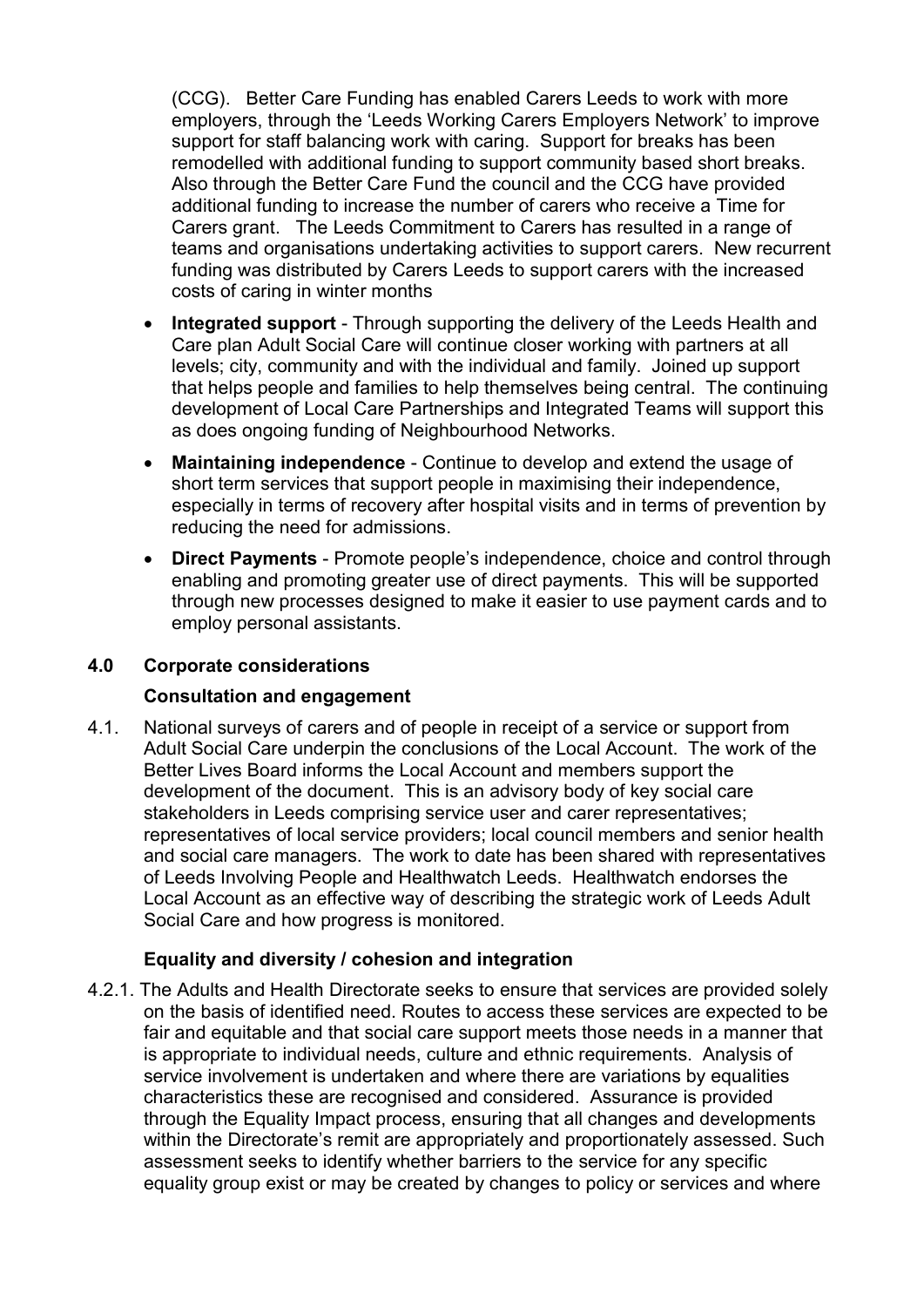appropriate identifies what can be done to mitigate or remove those barriers prior to the decision making process.

- 4.2.2. This report on the Leeds Local Account is not a decision making report and is unlikely to have a differential impact for the different equality characteristics. There are no likely public concerns caused by the production of the document as it reports issues and information already in the public domain. While it reflects priorities and focus it does not create any direct impact upon how service, commissioning or procurement decisions are taken; and therefore no direct impact upon workforce or employment practices.
- 4.2.3. The Local Account will be published on the internet and made available as an 'easy read' version. Analysis of performance and outcomes measures associated with the Local Account will be undertaken by equality characteristics where appropriate and possible.

#### Council policies and best council plan

4.3.1. The Leeds Local Account and the Better Lives Strategy support the Leeds Health and Care Plan and in turn the Leeds Health and Well-being Strategy. The focus of the Local Account is our support for adults in receipt of social care services or who without the right support will become vulnerable to poor outcomes and in need of services. For this cohort of vulnerable adults all the Best Council Plan priorities are relevant in supporting their well-being. Most overtly health and wellbeing, housing, age friendly and strong communities but also inclusive growth in terms of access to employment and as people live in families that often include children, a child friendly city is one where adults are best placed to support children.

#### Climate Emergency

4.3.2. People's needs are best met in their homes and in their communities. The strength of the local workforce, the local provider market and the local community and voluntary sector are all relevant. Support on this basis reduces transport, reduces escalation to specialist services with related costs and environmental impacts. Greater use of technology is part of this.

## Resources and value for money

4.4.1 The Local Account provides information for local citizens which will help them to understand the Council's budget plans for Adult Social Care and the impact of this expenditure.

#### Legal implications, access to information, and call-in

- 4.5.1. There are no legal implications arising from this report.
- 4.5.2. This report introduces a document intended to inform local citizens about Council adult social care and contains no confidential or exempt information.
- 4.5.3. The report is subject to call-in.

#### Risk management

4.6.1. There are no risk management implications arising from this report.